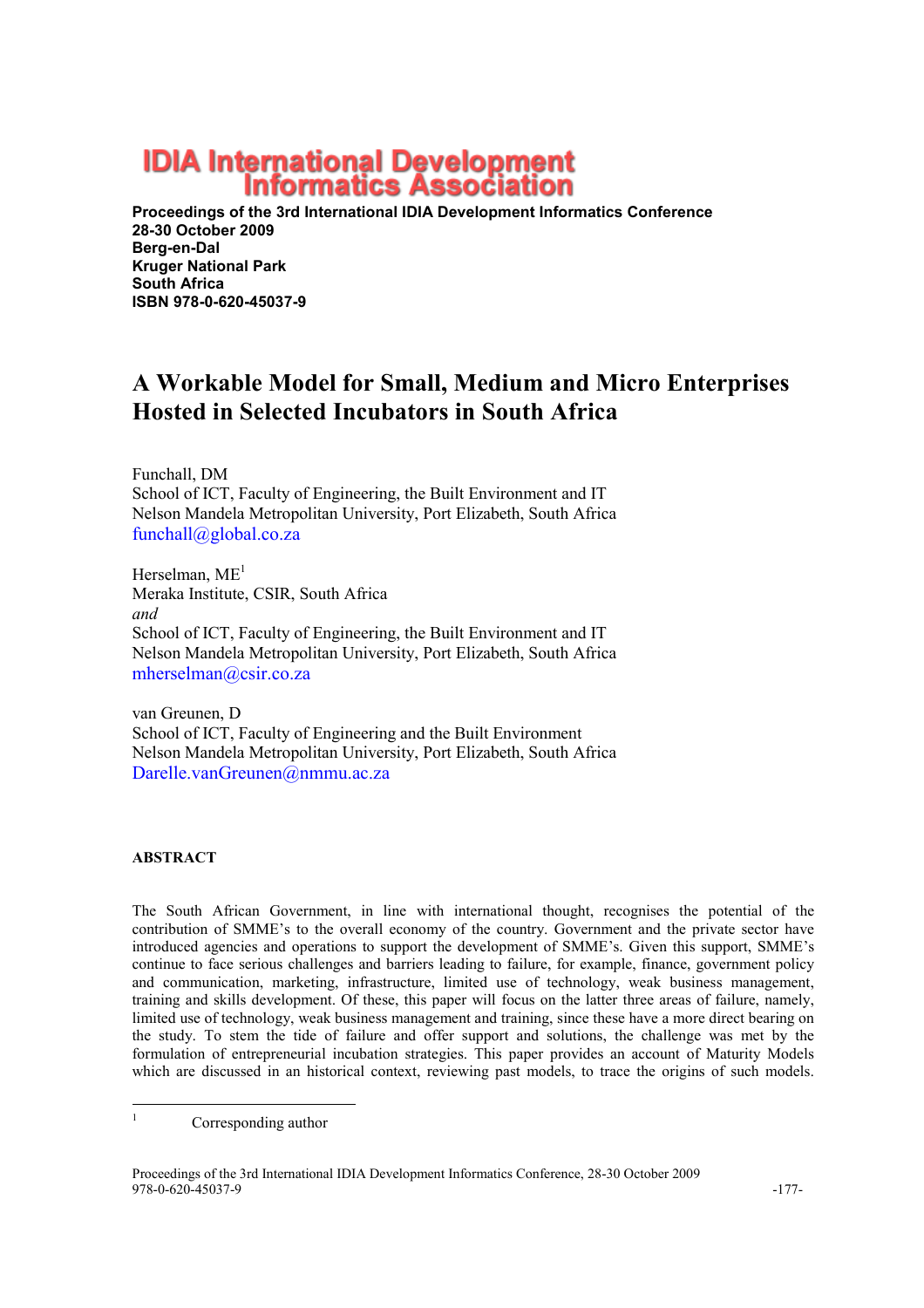Innovation is seen as a means to meet the objectives of sustainable acceleration of economic growth and the creation of wealth to reduce poverty and improvement of quality of life. The paper describes a valuable model, enabled by an electronic driver, to assess the improvement of maturity of SMME's to transform them so that they are enabled to align their management and processes. This model is provided in the form of the People, Innovation, Capability and Maturity Model (PICaMM).

KEYWORDS: Capability, Incubation strategy, Innovation, Maturity, People, Technology.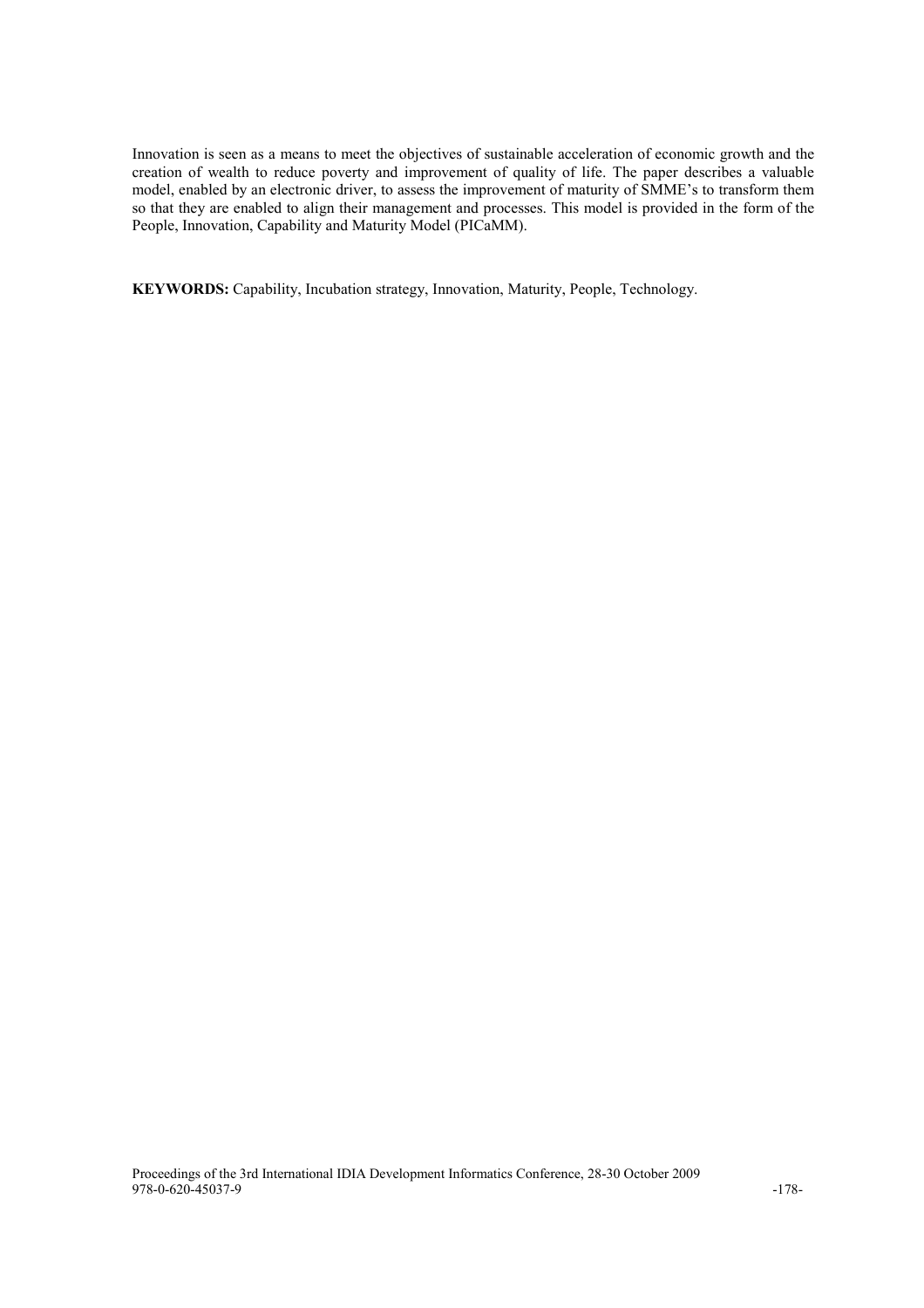#### 1. INTRODUCTION

A People, Innovation, Capability and Maturity Model (PICaMM) is being developed and will be tested for implementation in select incubators in South Africa with the aim of assisting SMME's to improve their management and processes. The model is expected to help enterprises to evaluate their level of maturity regarding the management of the workforce, new ideas, products and services, knowledge, skills and training. Improvement is evaluated along a 'step-wise' continuum of staged levels, one to five, where, at the fifth level the enterprise will be able to align its processes and activities with its business objectives to become more successful and competitive in gaining market share.

#### 2. BACKGROUND

.

The South African government has set as a priority the development of Small, Medium and Micro-Enterprise (SMME) sector initiatives as a nationally concerning issue. In keeping with global thinking about the role of SMME's, the government recognises the potential of SMME's to be strong economic drivers. They have the ability to address critical socio-economic challenges such as unemployment, alleviation of poverty and engendering economic growth.

One of the major areas of need in developing the SMME sector is Information and Communication Technology (ICT) as a means to access information, links into international markets and business competitiveness (Presidential National Commission on Information Society and Development: PNC on ISAD, 2004).

In 2003, the National Small Business Act (1996) was amended and published in the Government Gazette. The Schedule ammended to define, across five columns, enterprises by sectors, size of class, number of full time employees, turnover and gross asset value. According to the amended table the size of class describes as a Micro enterprise one which has five full-time employees, a Very Small enterprise as having ten to twenty full-time employees, a Small enterprise as having fifty full-time employees and a Medium enterprise as having one hundred to two hundred employees. The following Table 1 shows an abbreviated version of the Schedule, excluding the 'sector' column designating types of industries.

| <b>Size of Enterprise</b> | <b>Number of Employees</b> | <b>Annual Turnover</b> | <b>Gross Assets</b> |
|---------------------------|----------------------------|------------------------|---------------------|
| Medium                    | $100 - 200$                | $R$ 5m – R 64m         | $R 3m - R 23m$      |
| Small                     | 50                         | $R \cdot 3m - 32m$     | $R_1m - R_2m$       |
| Very Small                | $10 - 20$                  | $R$ 0.50m – R 6m       | $R$ 0.5m – R 2m     |
| Micro                     |                            | $R$ 0.20 $m$           | R 0.10m             |

Table 1. Summary Extract: Abbreviated Schedule from the National Small Business Amendment Act (2003)

To acquire a broader view of development and function of SMME's, the researcher would like to direct the focus onto other countries, which are in the process of advancing activities to promote the role that their SMME's play in the growth of their economies.

## 3. SMME'S IN OTHER COUNTRIES

From a global perspective SMME's have also been found to make a significant contribution to the economies in their respective countries. Fakude (2007:198) notes that in other countries of the world, it is in the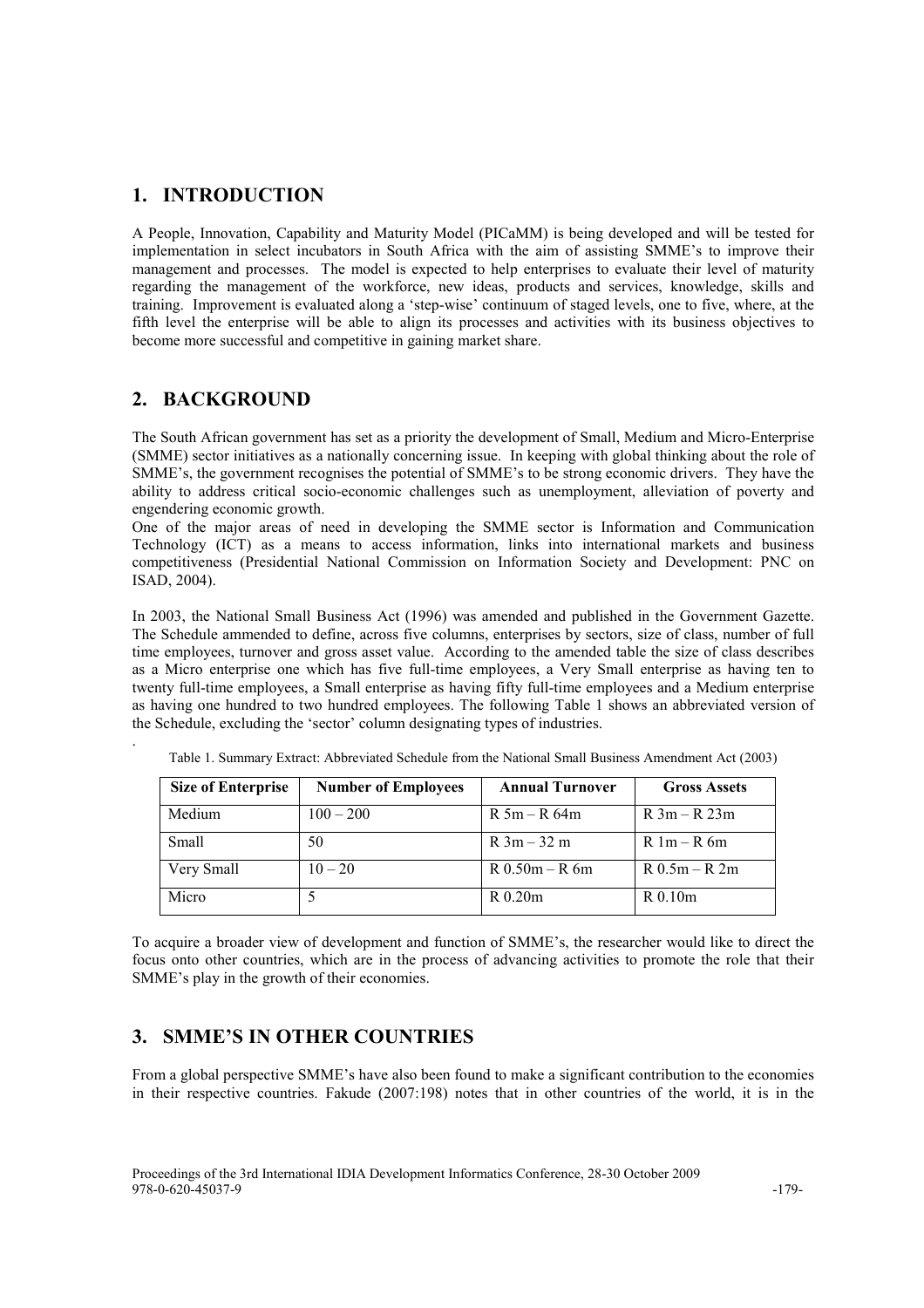SMME's where job creation and economic growth is seen. Opportunities are exploited and gaps are found to develop technological expertise and entrepreneurship is encouraged.

In the report prepared for the Presidential National Commission (PNC) on ISAD (2004), it was stated that for the Global Entrepreneurship Monitor (GEM), 37 countries were compared and from this comparison it was established that the highest levels of entrepreneurial activities were noted as being those in developing Asian countries, after which came Latin American countries. Figure 1 below indicates the levels of entrepreneurial development.



Figure 1. Entrepreneurial Activity in Developed and Developing Countries (Business Development for SMMe's: 2004)

For the purpose of this study the researcher will focus on two developing countries which demonstrate activities that can be used as an appropriate comparative measurement with South Africa, namely India and Brazil.

## 3.1 The India – Brazil – South Africa (IBSA) Tri-lateral Relationship

IBSA was established by the foreign ministers of the respective countries in Brazil, in 2003. Its purpose was to create a co-operative alliance to benefit such areas as social development, disarmament, infrastructure development, healthcare, sustainability, economic development and poverty alleviation (Davies, 2006).

At the India – Brazil – South Africa Tri-lateral Summit, 2006, Davies (2006), made the observation that strengthening co-operation in the strategic area of small business development was critical. This meeting was used to seek to build further on the existing co-operation between the Small Enterprise Development Agency (SEDA) of South Africa, the National Small Business Industry Corporation (NSIC) of India and the Servicos Brasileoros as Micro e Pequenas Empresas (Sebrae) of Brazil. Davies went on to say that small business development is a priority for all three governments and economies and that South Africa is probably furthest behind, largely due to the interventions of apartheid that precluded black people from operating in business. Even after the 1994 elections leading to democracy and the emergence of small business development strategies, barriers to success continued to exist. For example, limits to capacity and experience, credit and services not extended to new enterprises and a culture that did not see entrepreneurship as a first option, are all obstacles to the success of SMME's.

## 3.2 SMME's in South Africa

#### 3.1.1 Government Support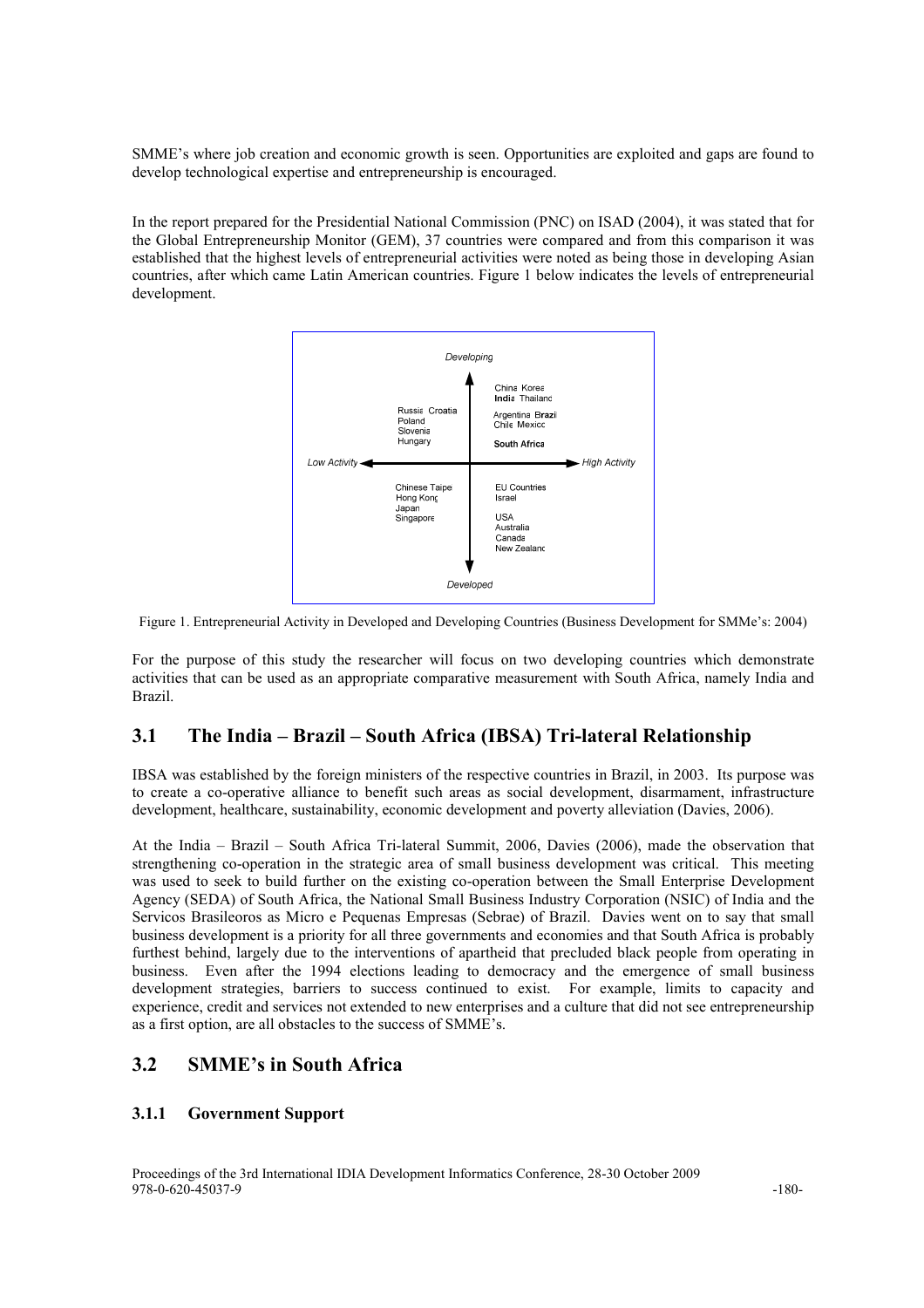The South African Government has introduced a number of agencies and operations to support the development of SMME's. According to Agupusi (2007), through the Department of Trade and Industry (dti) the two key government agencies established for small business development are the Small Enterprise and Development Agency (SEDA) and Khula Enterprise Limited which offer a range of programs to foster new business start-ups and building the capacity of existing ones. Agupusi goes on to say that micro and survivalist businesses have been helped by the South Africa Micro-credit Apex Fund (SAMAF), through Khula, to make financial support available to them, mostly in rural areas and townships. Other agencies include the National Empowerment Fund (NEF), the Industrial Development Corporation (IDC) and the Gauteng Enterprise Propeller (GEP).

In addition to the government institutions and mechanisms, organisations such as the Tshumisano Trust, for example, has assisted SMME's by implementing the Technology Station Programme (TSP) developed by the Department of Science and Technology to provide technical and financial support to Technology Stations which extends to SMME's technology solutions, services and training (Tshumisano KPI Report, 2004/5).

#### 3.2.2 Non-Government Organisation (NGO) and Private Sector Support for SMME's

The Small Enterprise Foundation (SEF) a non-profit NGO, states as its goal, to work towards provision of sustainable finance support, with the view to alleviate poverty and unemployment in the rural areas, amongst survivalist groups (Small Enterprise Foundation: 2008).

The Small Business Project (SBP) initiated in 1997, as a small business development agency, (Sikhakhane, 2003), has set-up the Business Linkage Programme (BLP) in an attempt to link SMME's to corporate champions as partners (Tyali, 2003). This is just a small sample of NGO's and private sector support.

Further support is offered to SMME's by the major commercial banks, private companies, close corporations and section 21 companies. Whilst SMME's receive support from both Government, mentioned previously, and Non-Governmental Organisations and Private Sector, they continue to face serious challenges and barriers, leading to failure.

## 4. WHY SMME'S FAIL

Among the inhibiting factors facing SMME's, often external to the organisation, are finance, Government policy and communication, marketing and infrastructure. Others which are internal to the organisation include lack of use or limited use of technology, weak business management, training and skills development (SMME Surveys: 2004, 2007; Snyman et al. 2008: 4). It is on these internal factors that the researcher will focus attention since they have a more direct bearing on this study.

## 4.1 Technology

Technology does not assure SMME success or competitiveness; however, SMME's that make effective use of technology tend to be more competitive than those that do not (SME Survey, 2007). Sanders, quoted in the SME Survey 2007, tells us that technology is a real business enabler and that companies today optimise efficiency by utilizing technology opportunities. He goes on to say that if competent levels of IT maturity have been reached successful delivery of the company strategies will be enabled.

To continue to be competitive and ensure future growth, IT infrastructure has to interface with the needs of the business and have the flexibility to adapt to changing markets (SME Survey, 2007).

Managing the complexity, reliability, variety of products, vendor solicitation, integration into existing systems, ever changing developments in technologies and the costs related to all of these issues, are some of the challenges facing SMME's. Research conducted by analysts from Ovum, reported in the SME Survey, 2007, found that the major problem that midsized IT businesses faced was managing cost (30%) followed by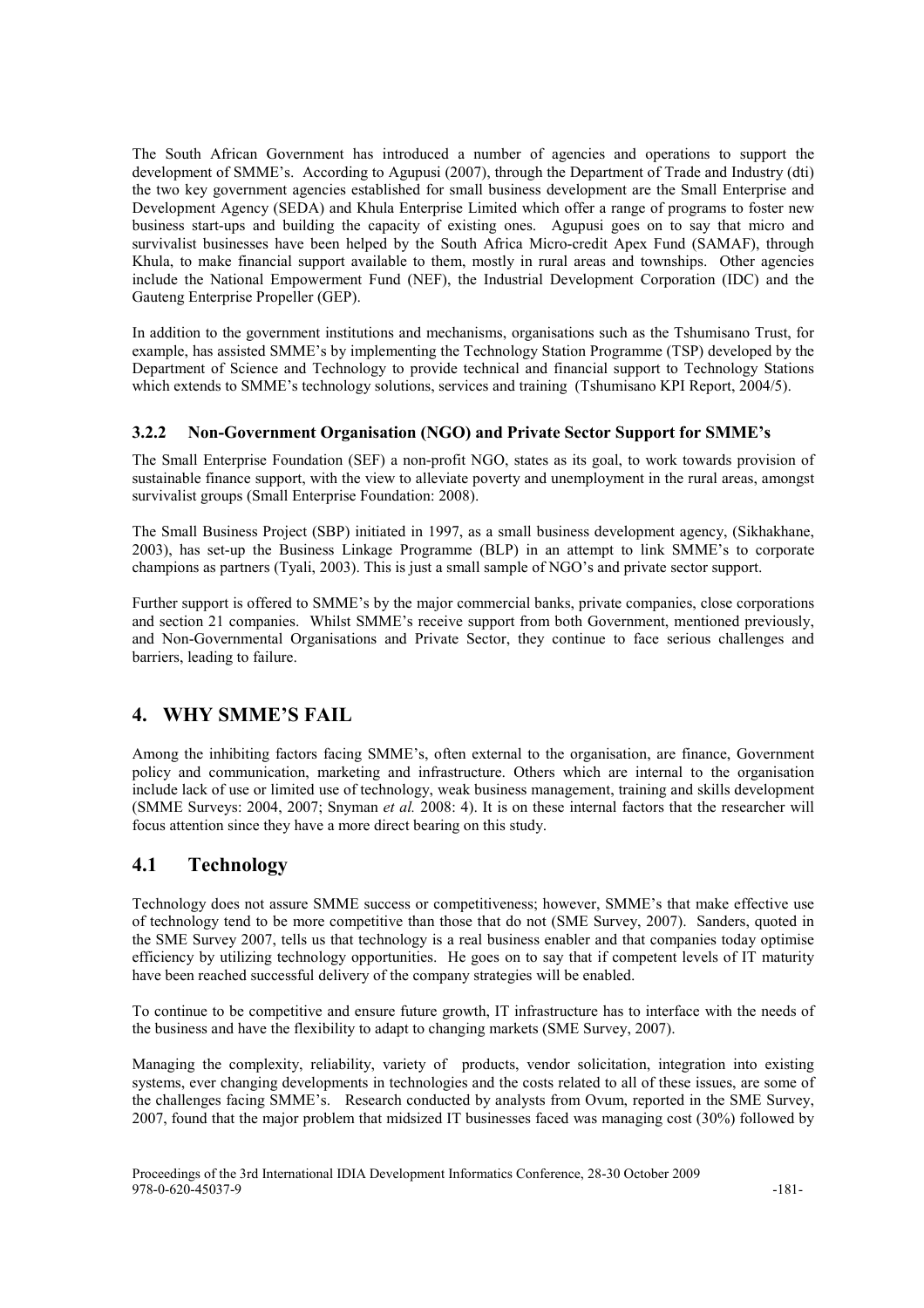staying current with technology changes (18%) (SME Survey, 2007). The enterprise needs to have mature business management strategies in place to meet these challenges.

### 4.2 Weak Business Management

Where the existing management culture and processes are weak or immature, producing the right IT actions to ensure effective planning, resource allocations, budgeting and governance, the foundations of the organisation will be unstable (Benson et al. 2004:7–8).

Small business owners are often more concerned with operational objectives at the expense of developing and adhering to a strategic plan (SME Survey 2007). The survey goes on to identify the result of prioritizing operational objectives over business strategy as being focused on cash-flow issues, so small business owners often go to their accountant for advice when they should be seeking the advice of specialist mentors to enhance business expertise.

In the absence of strong leadership from management, according to Bell (2006:127), the purpose, vision and values of the organisation are not well defined. Alignment of systems and structures become flawed or disjointed and execution of the business will be haphazard, due to non-intentional application of leadership.

 Development of the workforce, in terms of training and skills upliftment falls under the responsibility of management and leadership and will be discussed in the next section.

## 4.3 Training and Skills Development

A number of inhibitors of skills development are identified by Johnson (2002), arising from research conducted in the United Kingdom. He provides the following list of inhibitors:

- Limited drivers for training. For example, SME's are not as likely to experience the same high levels of business change and new technology as larger businesses.
- Ignorance of available initiative provision. SME's are sometimes less informed than are large organisations as to initiatives that are available to assist with training.
- Preference for informal training. This was a significant finding and emphasizes the need for training initiatives to be presented informally as well as formal approaches.
- Ignorance of the benefits of training. SME's often do not believe skill development leads to business benefits, or if they do, the benefit is marginal.

As part of their skills-development mandate, the Sector Education and Training Authorities (SETAS) are implementing skills development programmes aimed at assisting SME's by enabling them to start and manage their businesses successfully (Integrated Strategy on Promotion of Entrepreneurship and Small Enterprises: 2.1.9). However, in the light of Johnson's assertions above, there are a number of inhibitors at play which prevent successful outcomes of Setas programmes, for example, Setas do not appear to be playing a leading role in providing ICT skills to their constituencies (Business Development For SMME's, 2004).

In discussing the critical shortage of certain skill sets necessary for economic development, Fakude (2007:200) mentions project management, engineering and technical skills as being fundamental to economic growth. He goes on to state that resources must be focused towards development of skills since one of the greatest risks to the economy is that there are not skills enough to match economic growth.

Confidence in ability to perform tasks successfully through training and skills augmentation drives competitiveness forward in SMME's so that they feel empowered to meet the standards required to acquire market share. They do, of course, need to be supported and this is very much the purpose behind the incubator initiatives, and will be discussed next.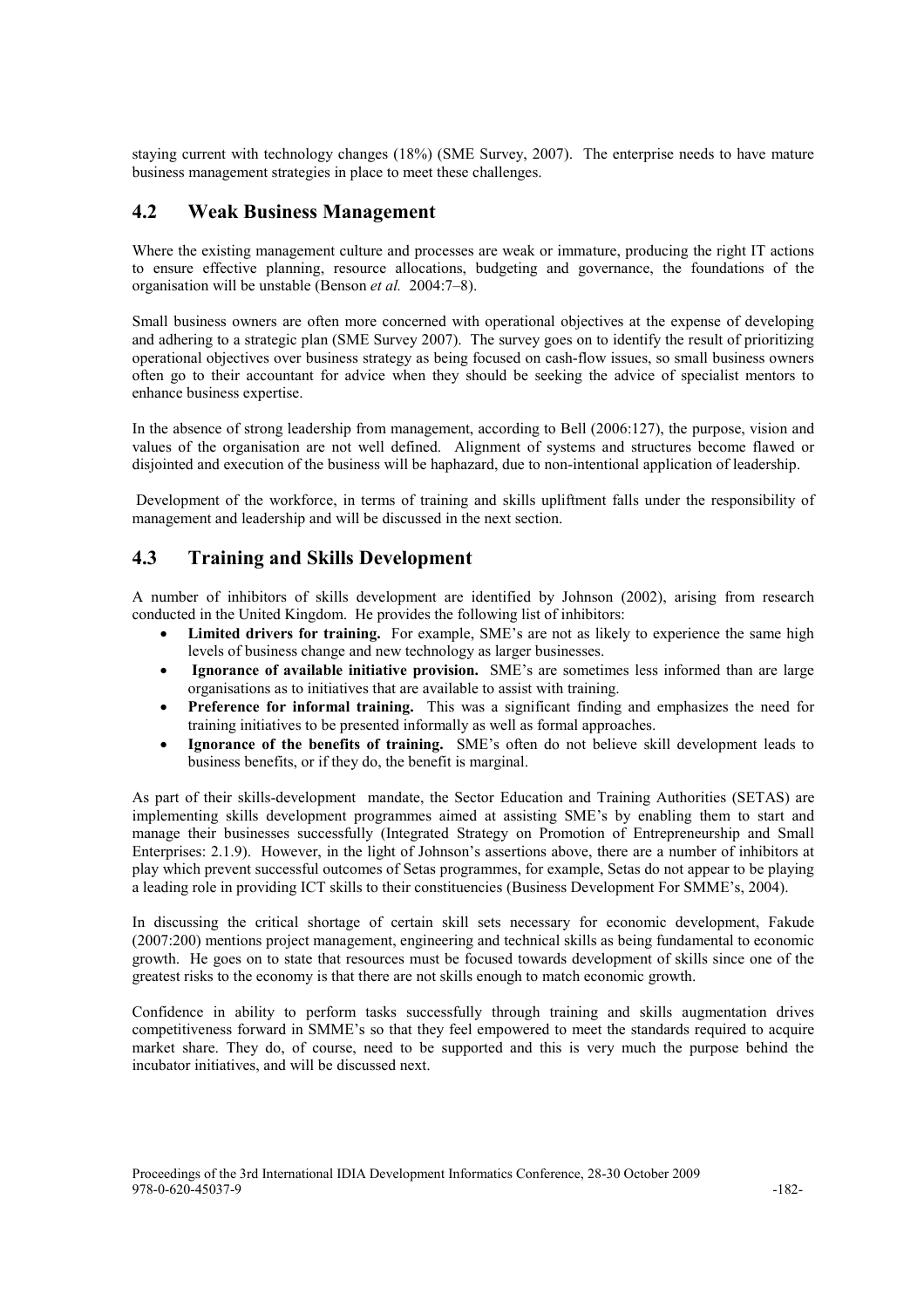## 5. INCUBATORS IN SOUTH AFRICA

It is clear from the discussion above that SMME's do fail in South Africa for many reasons. To stem this tide of failure and offer support and solutions, the challenge was met by the formulation of an entrepreneurial incubation strategy through the establishment of the Southern African Technology Incubator Network (SATIN) project. This incorporated the initiatives of Bodibeng Technology and KwaZulu-Natal Innovation Support Center (KZNISC), who provided development resources and Softstart BTI being the lead user of the implementation phase of the project (infoDev: 2006).

Support for the incubator initiative also came from the Government by the consolidation of small enterprise interventions across various government departments. By doing so, the Small Enterprise Development Agency Technology Programme (stp) was established (dti: 2006). Their purpose is "to develop innovative technology based platforms that result in the creation of sustainable, globally competitive SMME's that contribute towards the accelerated growth of the economy" (SEDA: 2006).

It would appear that a great number of SMME's are not aware of the incubator initiatives taken to support them. According to a random survey of 202 SME's, conducted by SME Survey in 2007, 41% of business decision makers are aware of the incubation initiative, but, only 20% understand their role. Once the roles of the incubator and its services had been explained, 53% of the SMME respondents expressed their willingness to join the incubator programme (SME Survey:2007). Goldstuck (2007), points out that until such time more start up business owners are made aware of the programme, what it offers and the benefits to be gained, the impact of this initiative will be limited (SME Survey:2007).

Incubators provide well established business models which facilitate SMME potential for economic growth to sustain work opportunities and social upliftment. In the next section the origin and subsequent role and benefits business models play and their contribution to the success of business ventures, will be addressed.

## 6. ORIGINS OF MATURITY MODELS

Management models and theories provide tools to organisations to help them to direct, control and develop effective ways to manage their technology, innovation and processes. Models, used constructively, create a pathway through what can sometimes be regarded as complex, unpredictable and challenging aspects of the organisational operations and may offer a surer basis upon which to proceed in solving organisational problems.

In this study, the definition of maturity is in agreement with that of the Capability Maturity Model Integrated (CMMi) which informs that, maturity is the degree of process improvement across a predetermined set of process areas in which goals within the set are attained CMMi (2002: 624).

Maturity models have, as their origin in quality and improvement models which have been in use since the early 1900's. The researcher has selected a few of these models as examples of where maturity models came from, namely The European Foundation Quality Management (EFQM) model, as well as the quality models of Shewhart, Deming, Juran and Crosby. According to Kerzner (2001: 1087), although many experts have contributed to the success of the quality movement, the most significant are Deming, Juran and Crosby.

## 6.1 Quality Models

#### 6.1.1 The European Foundation Quality Management (EFQM) Model

EFQM provides a framework to help organisations in the establishment of management systems to become competitive through excellence in performance, customer service, people and society initiatives which they achieve through partnerships, resources and processes (ten Have *et al.* 2003: 68).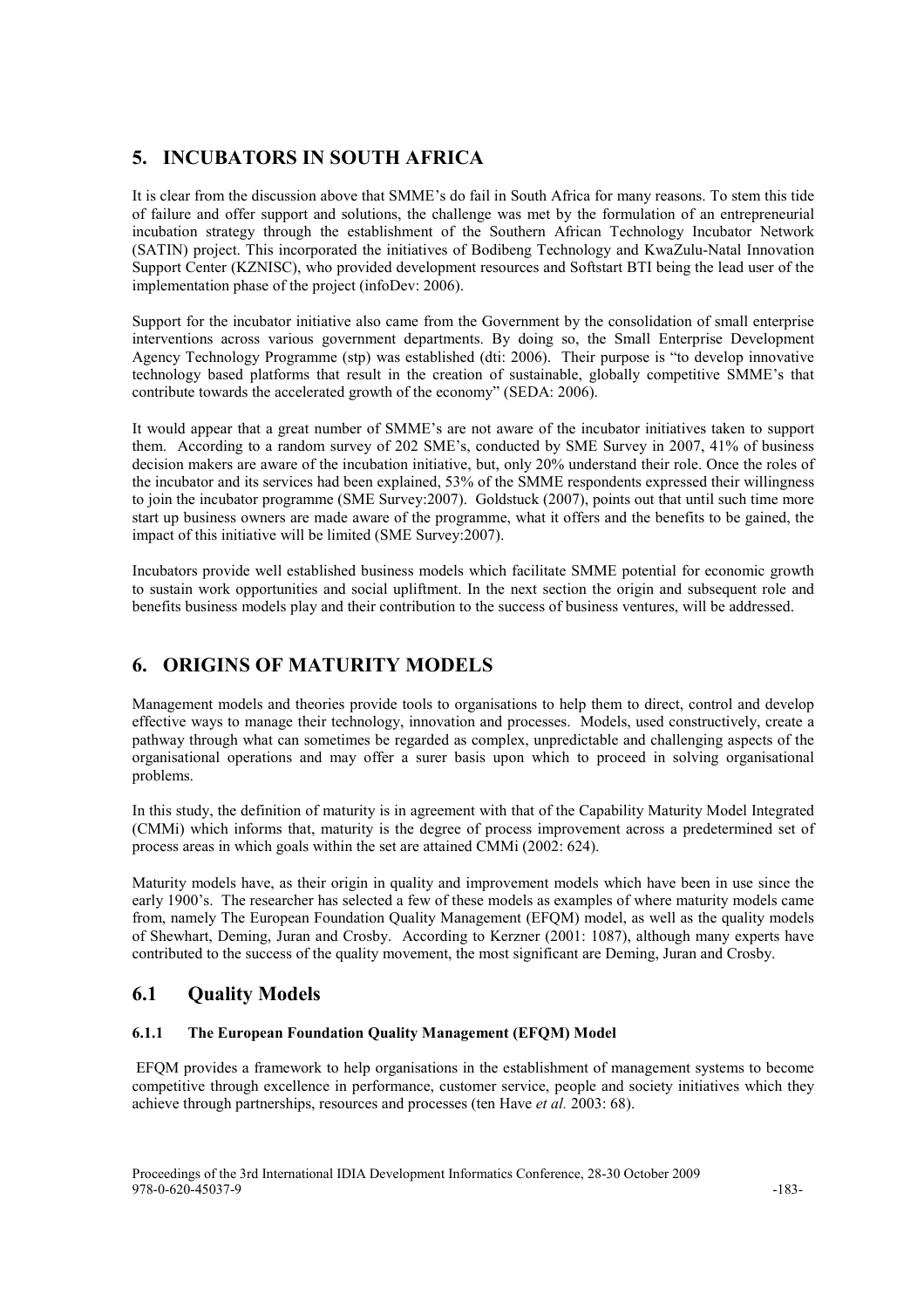The model comprises nine criteria, being, five organisational areas (enablers) and four performance areas (results). The organisational areas are operational in managing the organisation's leadership, policy and strategy, people, partnerships and resources, and processes. The performance areas provide a diagnostic tool to measure the organisations health in terms of fitness, achievements, results of its customer, people and society and finance initiatives. From the performance results a feedback loop co-ordinates the learning effect of the process and acts as a measure of improvement (ten Have et al. 2003:68-70).

#### 6.1.2 Shewhart Cycle

Walter Shewhart (1891–1967). Shewhart, a mathematician with special interest in the field of statistics, maintained that by keeping the production process under statistical control, the outcome would then become predictable, measurable and manageable (Cutler, 2001). Shewhart adapted the Scientific Method of iteration to manufacturing process improvement in presenting a cycle of repeatable activities which came to be known as the Shewhart Cycle, comprising of Planning, Doing Checking and Action (Brower, 2004). Shewhart was a mentor to W. Edwards Deming, who continued to champion Shewhart's methods and insights (Cutler, 2001).

#### 6.2.3 The Deming Cycle

William Edwards Deming (1900–1993). Deming popularized the Shewhart Cycle but made the change from 'Check' to 'Study" since he believed it was closer to Shewhart's intent (Wikipedia:2008). In describing the cycle, ten Have et al. (2003:66–67) explain that the cycle refers to a sequence of four steps aimed at continuous improvement and learning:

- 1. Planning: Plan the improvement required.<br>2. Do the activity as per the plan
- Do the activity as per the plan.
- 3. Study the results and measure them.
- 4. Act on adapting the objectives/improvements.

Deming insisted that processes had to be placed under statistical analysis and control to ensure quality repeatability and that processes must be continuously refined and are set out in his 14 Points for Quality Management Kerzner (2001:1087).

#### 6.1.4 Jurans 10 Steps to Quality Management and the Juran Trilogy

Joseph Juran (1904–2008). With the publication of his book in 1951, 'Juran's Quality Control Handbook', still the standard reference work on quality, Juran introduced his 10 Steps to Total Quality Management. They identify ten ways of improving the quality processes and management within an organisation Bank (1992:70).

Juran expressed three quality-related processes essential to Quality Management, these being, Quality Planning, Control and Improvement. These three became known as 'Juran's Trilogy'. He describes the Quality Planning Process as the process for preparing to meet goals. The Quality Control Process, he maintained, was the process for meeting quality goals during operations. The process for breaking through to unprecedented levels of performance was the Quality Improvement Process Bank (1992:71–73).

#### 6.1.5 Philip B Crosby

Crosby's (1926 – 2001) approach differed greatly from the academic, scientific, statistical approaches of Shewhart, Deming and Juran. His was much more of a pragmatic, quality management philosophy. He introduced four essentials of quality management, which he called 'the absolutes' Bank (1992:76):

1. Quality is defined as conformance to requirements, not as goodness.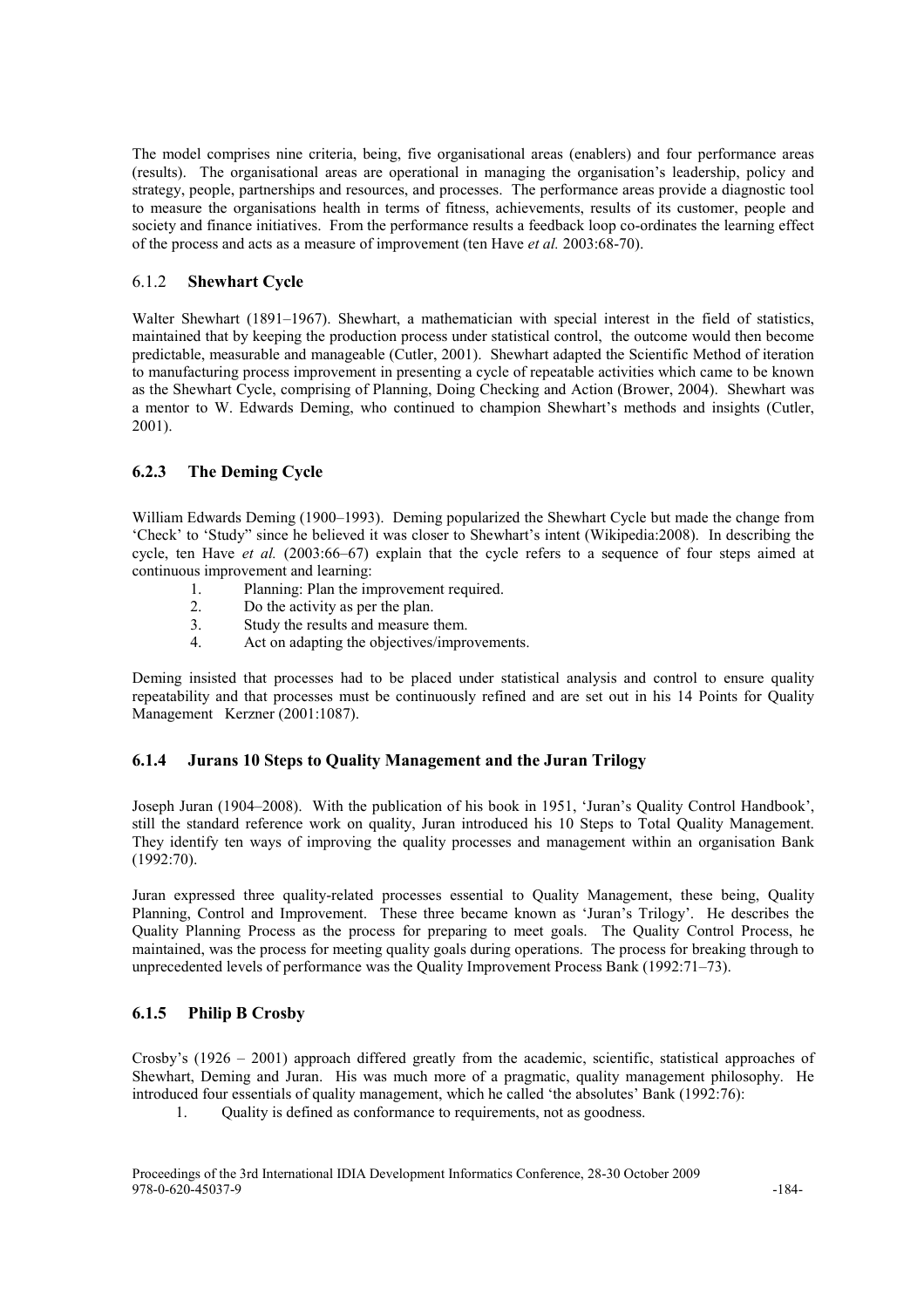- 2. Quality is achieved by prevention, not appraisal.
- 3. The quality performance standard is 'zero defect'.<br>4. Ouality is measured by the price of non-conformal
- Quality is measured by the price of non-conformance, not indexes.

In the manner in which it relates to this study, the researcher identifies as an important contribution, Crosby's Quality Management Maturity Grid. The grid is explained by Fraser, Moultrie and Gregory (2002) as a matrix which describes typical behaviour exhibited by an organisation at five levels of maturity (uncertainty; awakening; enlightenment; wisdom; certainty), for each of six aspects of quality management (management understanding and attitude; quality organisation status; problem handling; cost of quality as a percentage of sales; quality improvement actions; summation of company quality position), to achieve quality management excellence.

In 1989 an adaptation of Crosby's Quality Management Maturity Grid, the Capability Maturity Model, was developed by Watts Humphrey at the Software Engineering Institute (SEI), Carnegie Mellon University, Pittsburgh, Pennsylvania and will be discussed further in the next section (CMMI 2006: 5; Curtis, Hefley and Miller 2002:8).

## 7. MATURITY MODELS

A Capability Maturity Model may be defined, according to the Capability Maturity Model Integrated (2002:617), as containing the essential elements of effective processes for one or more disciplines. It also describes an evolutionary improvement path from ad hoc, immature processes to disciplined, mature processes with improved quality and effectiveness.

## 7.1 The Capability Maturity Model (CMM)

The CMM was initially developed for software and systems engineering by Humphrey at the SEI. He noted that the Crosby Quality Management Grid, when applied to long term individual practices and technologies was not greatly successful. He concluded that an approach that addressed the whole of the organisation, not just its individual processes, would gain more successful outcomes Curtis, Hefley and Miller (2002:8).

In concept, as described by ten Have et al.  $(2003:32-33)$ , the CMM provides for continuous process improvement over five staged levels. The staging allows for integration of improved practices, through an evolutionary path towards more sophisticated or mature processes. As the organisation moves through the five maturity levels, processes become more and more predictable, effective and controlled ten Have et al. (2003:33).

## 7.2 The Capability Maturity Model Integration (CMMi)

The CMMi models have expanded the CMM concept to multiple disciplines and are designed to help organisations improve their product and service development, acquisition and maintenance processes. The models include systems engineering, software engineering, integrated product and process development, supplier sourcing, process management and project management SEI: Carnegie Mellon (2002).

The Capability Maturity Model Integration (2002:1) advises that, organisations can use a CMMi model to assist them to set process-improvement objectives and priorities in order to create improvements. They can also provide guidance to ensure stable, capable and mature processes.

The models can be tailored to 'best-fit' an organisations needs. There are two representations that can be selected, namely, continuous or staged. Each has a distinct set of criteria for use. The continuous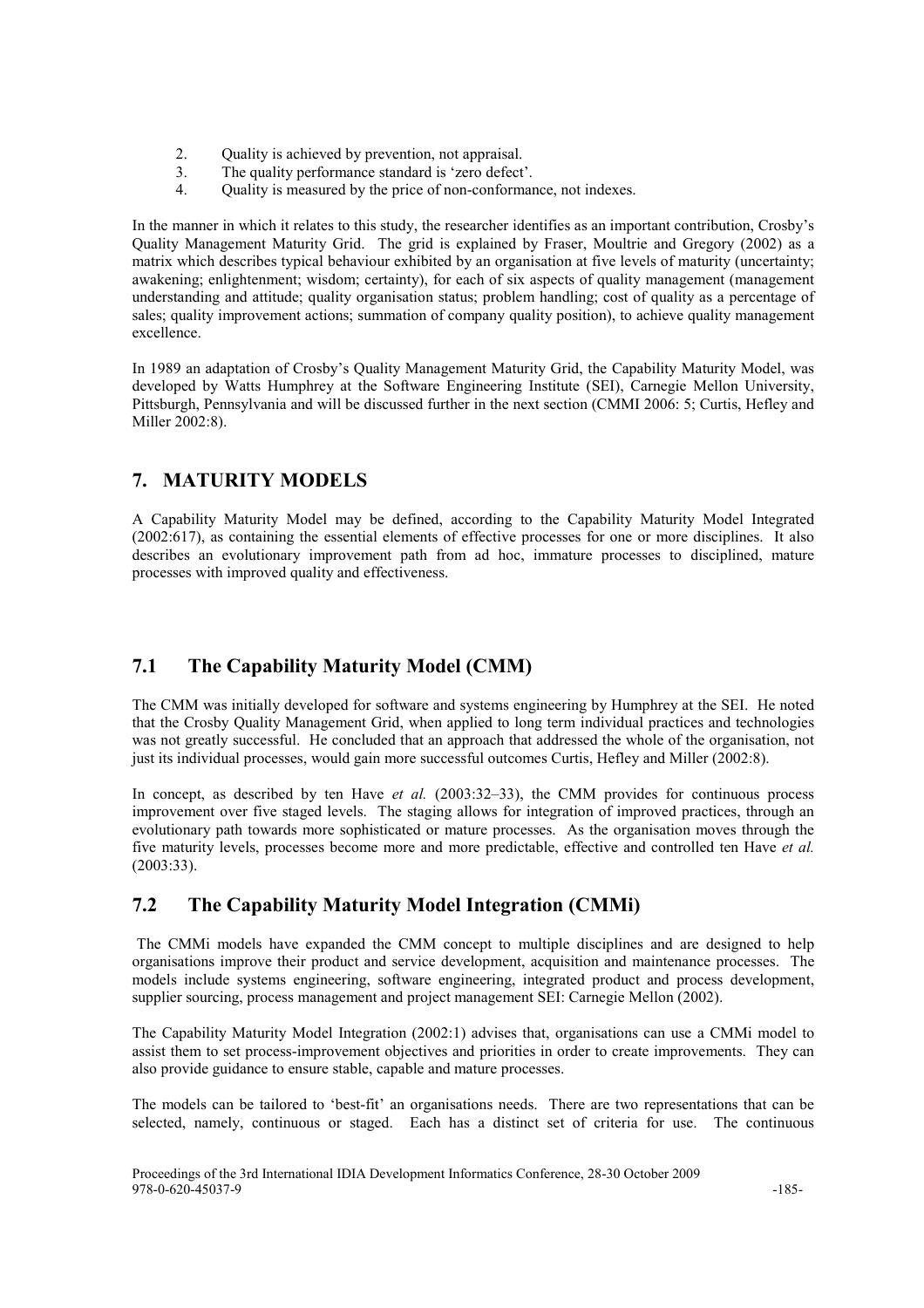representation uses capability levels to measure process improvement, whereas, the staged representation measures maturity levels, which are in the interest area of this study, since they apply to an organisations overall maturity.

## 7.3 The People Capability Maturity Model (P-CMM)

The CMM had as its focus software and systems engineering; its adaptation in the CMMI was aimed at improving process maturity in organisations. It was not until 1995, according to Curtis, Hefley and Miller (2002:4), that the emphasis for continuous capability improvement was directed towards the workforce of organisations through the development of the P-CMM.

The objective of the P-CMM is to improve capability in such areas as knowledge, skill and ability to perform the organisations process activities. The P-CMM, described by Curtis, Hefley and Miller (2002:4), is an evolutionary improvement path from ad hoc workforce practices to mature practices which results in continuously improved capabilities of the workforce to a level of performance excellence.

Having looked at the development of quality and maturity models the researcher would now like to direct attention to how new ideas, products and services can be addressed through innovation management.

## 8. INNOVATION

According to Williams (2007:9) the goal today is to embed the innovation culture into each and every area of the company. He goes on to say that this is achieved by providing organisations with behaviours, characteristics and systems of a growing and maturing innovative organisation.

The National Systems of Innovation (NSI) define innovation (R&D Strategy 2002:9) as:

 "the introduction into a market (economic or social) of new or improved products and services"

The key objective of technology and innovation missions is acceleration of economic growth and the creation of wealth on a sustainable basis and improvement of quality of life and reduction of poverty R&D Strategy (2002:31–32).

## 8.1 The National Systems of Innovation (NSI)

A National System of Innovation can, according to Patterson, Adams and Mullin (2003:1) be defined as:

 "A system of interacting private and public firms (either large or small), universities and government agencies aiming at the production of science and technology to enhance quality of life and sustainable economic growth."

These same authors maintain that the NSI approach has, as its focus, benefits to citizens and society and aligns its interactions and linkages to ensure effective and sustainable outputs.

The National Systems of Innovation, on which economic growth through innovation is reliant, has a number of key weaknesses. Among these are funding, human resources, declining research and development in the private sector, intellectual property and fragmented government science and technology management R&D Strategy (2002:11–12).

 By way of example of innovative work undertaken to enhance quality of life and sustainable economic growth, the researcher turns to the efforts made at Tshwane University of Technology in support of SMME's.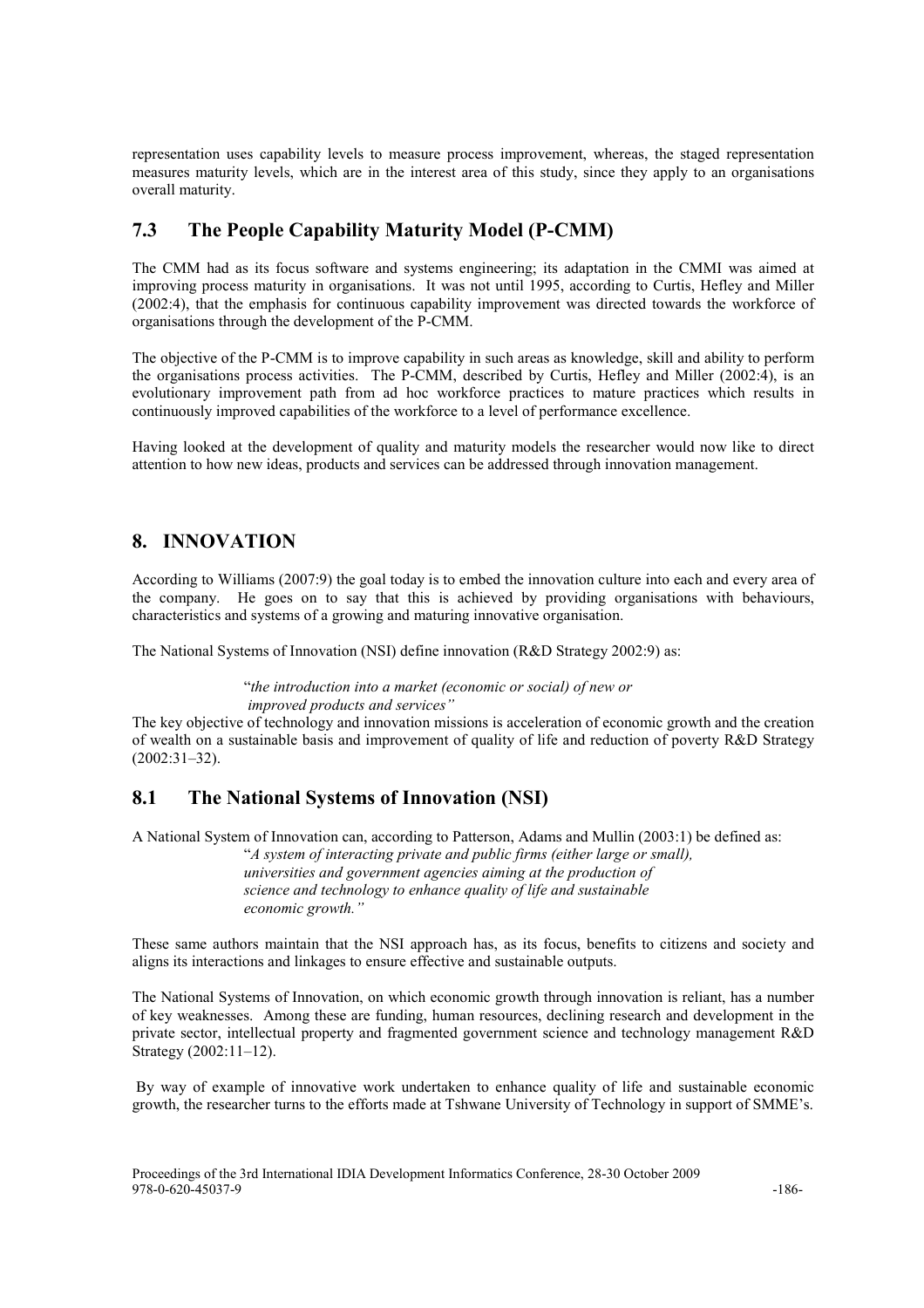## 8.2 Innovation at Tshwane University of Technology

Tshwane University of Technology (TUT), through their Technology Station in Electronics (TSE), an initiative of the Department of Science and Technology, offers support to SME's and students. Their aim is to increase competency and capability of SME's, and thus reinforce the efforts of SME's to become more competitive in the electronic, electrical and ICT sectors of industry. According to Jacobs and Herselman (2008), at first the focus of the initiative was directed towards design and development in the Product Life Cycle. After noting a gap between electronic design and manufacture a decision was taken to realign the TSE by a paradigm shift aiming at bridging the gap to deal with newly designed prototypes and products , referred to as an 'innovation chasm'.

Jacobs and Herselman (2008), explain that the TSE supports the idea-innovation chain which refers to linkages between scientific research and the industrial innovation chain. TSE applies the idea-innovation chain by using the capacity and competence of the Faculty of Engineering and the Built Environment to assist industry with projects, services and training. Experience gained and feedback from industry is used to improve curricula and research, inclusive of innovation activities.

The researcher intends that this study will support the initiatives of the TSE and TUT and those of others housed in the incubators selected for this study, assisting SMME's. Support will be by way of providing the proposed maturity model, PICaMM, as a tool for SMME's to develop innovation capacity and manage their ideas-innovation processes along a maturity improvement pathway from random processes to aligned processes. It is envisioned that feedback received from the SMME's participating in this research will augment the knowledge of scientific research and product and process innovation through developing of SMME organisations in the technology sector.

## 9. PEOPLE, INNOVATION, CAPABILITY AND MATURITY MODEL

From the overview of the origin of maturity models and innovation, as previously discussed, it is feasible to expand on their principles which form the foundation and subsequent framework for the composite People, Innovation, Capability and Maturity Model (PICaMM), as depicted in Table 2, the Framework Levels of PICaMM.

| <b>Innovation Maturity</b>                          | <b>People Maturity</b>                                  | <b>Capability Maturity</b>                                                                                         |  |
|-----------------------------------------------------|---------------------------------------------------------|--------------------------------------------------------------------------------------------------------------------|--|
| Level 1: Random                                     | Level 1: Random                                         | Level 1: Random                                                                                                    |  |
| Not open to new ideas $-$ risk<br>adverse.          | Inconsistent performance                                | Processes are often partially<br>defined or informally applied                                                     |  |
|                                                     | Skills insufficient and training                        |                                                                                                                    |  |
| Risk tied to cost                                   | not undertaken                                          | Unpredictable                                                                                                      |  |
|                                                     |                                                         | implementation                                                                                                     |  |
| Maintaining the 'status quo"                        | Ad-hoc work practices                                   |                                                                                                                    |  |
|                                                     |                                                         | Processes ad-hoc and                                                                                               |  |
|                                                     |                                                         | unstable                                                                                                           |  |
| Level 2: Emerging                                   | Level 2: Emerging                                       | Level 2: Emerging                                                                                                  |  |
|                                                     |                                                         |                                                                                                                    |  |
| Poorly developed structures to<br>manage innovation | Managed processes emerge but<br>are still at low levels | Managed processes are still<br>at low levels but there is<br>more planning, adherence to<br>policy, and identified |  |
|                                                     |                                                         | resources and responsibilities<br>produce successful outputs                                                       |  |

Table 2. Framework Levels of PICaMM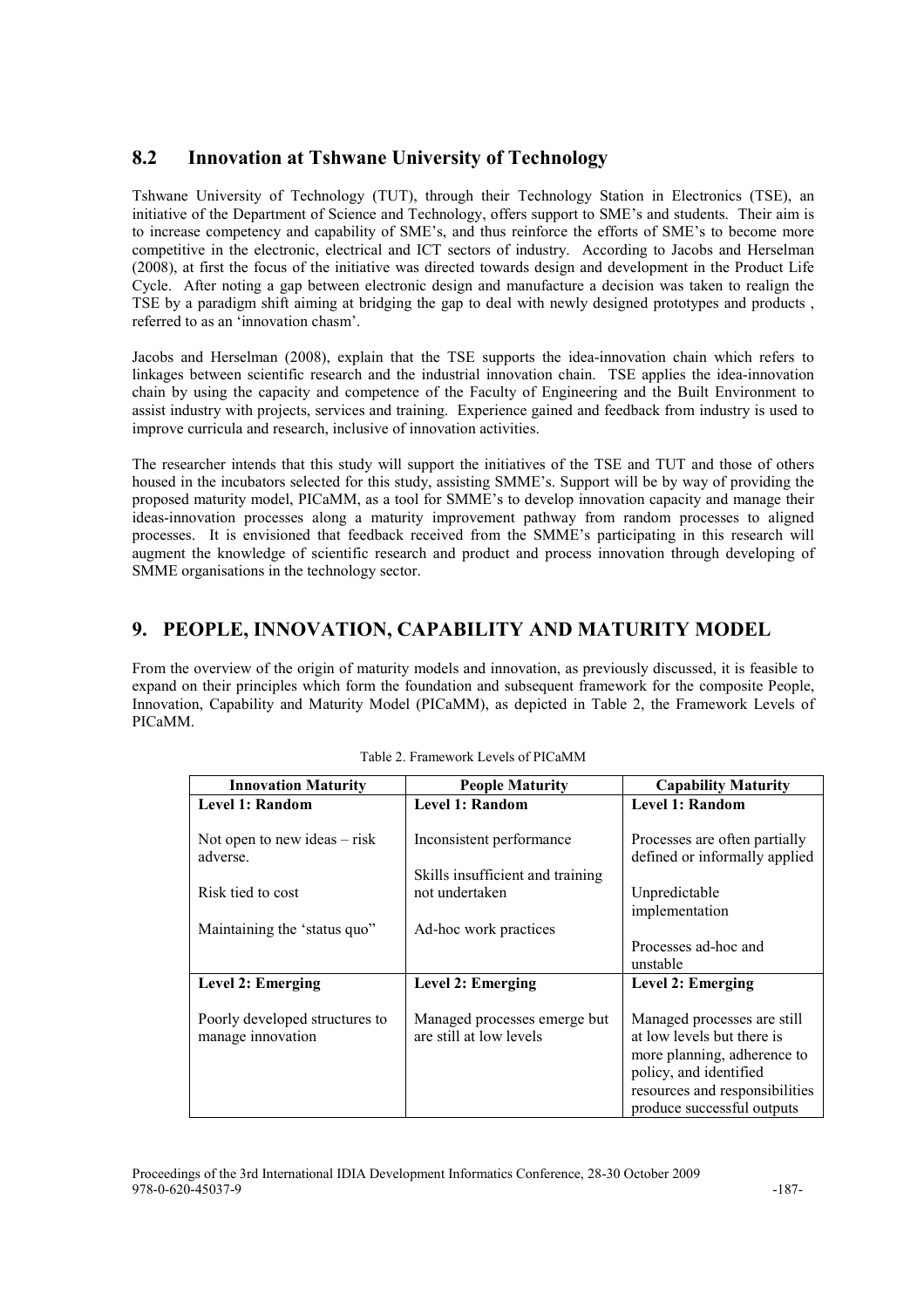| Level 3: Specified                                                                                                        | Level 3: Specified                                                                                                                                  | Level 3: Specified                                                                 |  |
|---------------------------------------------------------------------------------------------------------------------------|-----------------------------------------------------------------------------------------------------------------------------------------------------|------------------------------------------------------------------------------------|--|
| The organisation defines<br>expected innovation processes                                                                 | The organisation defines<br>expected competencies                                                                                                   | The process is defined.                                                            |  |
| Level 4: Measurable                                                                                                       | Level 4: Measurable                                                                                                                                 | Level 4: Measurable                                                                |  |
| Reasonable risk is tolerated.                                                                                             | Competency is quantified and<br>thus becomes predictive                                                                                             | The process is managed<br>quantitatively                                           |  |
| Metrics, training, campaigns,<br>ideas solicited from employees<br>all become part of<br>organisational strategic plans   | Processes become more<br>institutionalised                                                                                                          | Greater performance stability<br>is created and quality and<br>process performance |  |
|                                                                                                                           |                                                                                                                                                     | standards are met                                                                  |  |
| Level 5: Aligned                                                                                                          | Level 5: Aligned                                                                                                                                    | Level 5: Aligned                                                                   |  |
| Entire organisation is involved<br>in ongoing innovation<br>techniques with Snr. Mgt.<br>taking leadership and oversight. | Whole organisation focuses on<br>ongoing development and<br>improvement                                                                             | All employees are<br>responsible for continuous<br>improvements                    |  |
| <b>Centralised Ideas Database</b><br>created.                                                                             | Causes of performance<br>Alignment between<br>organisational objectives and<br>problems are more easily<br>dealt with<br>improvements are monitored |                                                                                    |  |
| Ideas generation is encouraged.                                                                                           |                                                                                                                                                     | Aligned processes are<br>institutionalised                                         |  |

This model is designed, primarily, to focus on improvement of organisational elements, namely, people, innovation and process maturity, resulting in a mature, transformed organisation, characterised by alignment of the elements as reflected diagrammatically in Figure 2 below.



Figure 2. People, Innovation, Capability and Maturity Model (PICaMM)

Proceedings of the 3rd International IDIA Development Informatics Conference, 28-30 October 2009 978-0-620-45037-9 -188-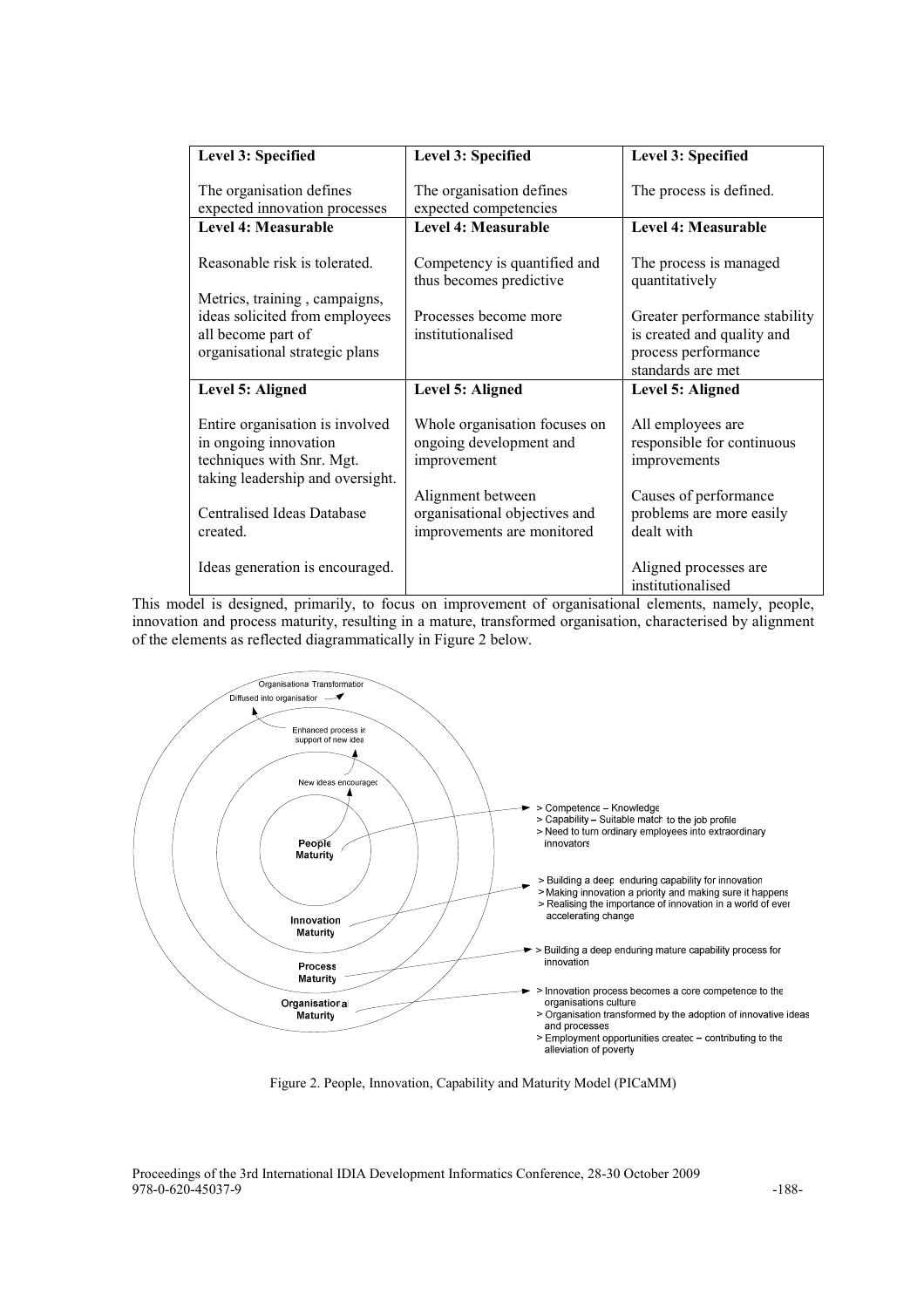The PICaMM depicts five levels of progressive improvement on ascendancy from random practices (low maturity) to aligned practices (high maturity). The model can be incorporated alongside the existing business model structures, which, in combination, form the greater organisational structure. The maturity levels are assigned as:

Level 1: Random Level 2: Emerging Level 3: Specified Level 4: Measurable Level 5: Aligned

Figure 3 shows the levels and description of the function of each.



Figure 3. PICaMM Maturity Levels and Functionality

In development is a prototype of an electronic tool which enables the assessment of the levels of maturity. It is envisaged that the tool will generate an electronic evaluation of the organisation as a whole or an evaluation of the individual level of maturity within the SMME, culminating in an 'AS-IS' report of the maturity status of the organisation. From this report, through collaboration between the SMME and the incubator staff, the 'TO-BE' criteria are developed.

#### 10. PROBLEM STATEMENT / RESEARCH QUESTIONS

#### 10.1 Problem Statement

It has been shown earlier, that the Government acknowledges SMME's as strong economic drivers. It was also pointed out that in other countries of the world SMME's are making significant contributions to economic growth in those countries that encourage them. The problem arises where, in spite of private and public support and interventions for SMME's in South Africa, many start-up enterprises fail in the first two years due to a number of factors.

For the purpose of this study, attention will be given to three particular causes of failure, namely, poor use of technology, weak business management and training and skills development, as mentioned previously. To address these problems a model is being developed, the People, Innovation, Capability and Maturity Model (PICaMM), which deals with aspects of people, innovation and capability maturity, aimed at assisting nascent technology SMME's in selected incubators in South Africa. Because of their early stage of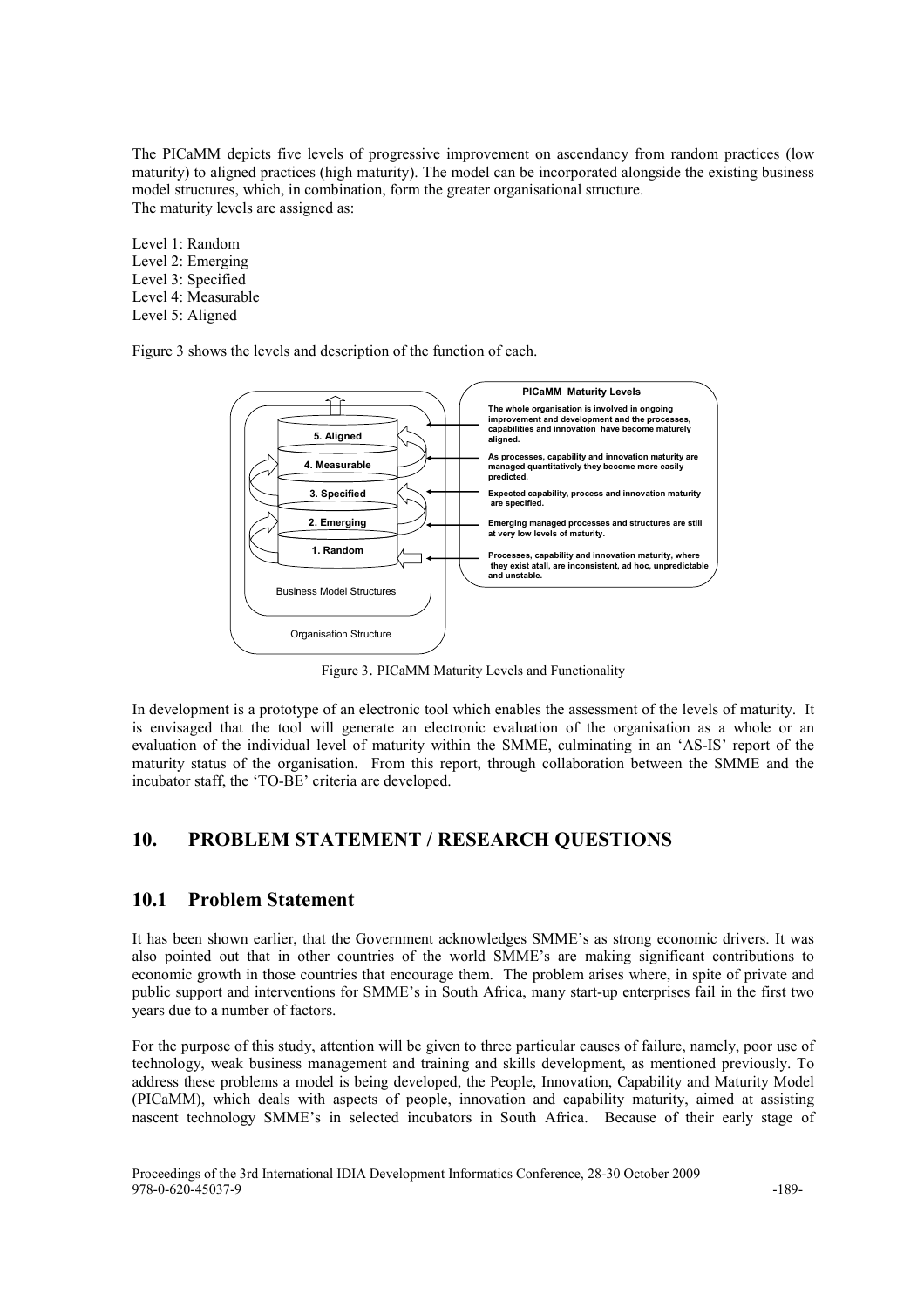development these SMME's may not, as yet, have mature and embedded management and process practices which would lead them to greater competitiveness and success in the delivery of their technological products and services.

PICaMM guides the SMME through a step-wise process of improvement, that is, one which is staged and gradual, on a growth path from management of processes which are either non-existent or barely operational to a set of mature, well defined and measured processes, offering estimable benefit to the success of the enterprise.

While other Capability Maturity Models exist, they are not tailored to meet the unique needs of developing technology SMME's in selected incubators in defined regions of South Africa. There is no other model in existence that is inclusive of all of the elements of PICaMM which are people, innovation and capability maturity.

## 10.2 Research Questions

From the forgoing outline of the problem in the previous section, one major question arises, that being:

How would the People, Innovation, Capability and Maturity Model (PICaMM) assist technological SMME's in selected incubators in South Africa to reach mature levels of people, innovation and capability management and processes?

The major question, stated above, may be more easily clarified when looked at from the perspective of a set of sub-problems issuing from the principle question, such as:

- How would the PICaMM be effectively implemented in SMME's in the selected incubators?
- How will the PICaMM be sustained by SMME's in the selected incubators?
- Will the PICaMM contribute to competitiveness and successful delivery of SMME products and services?

Having provided a Problem Statement and Research Questions, the intentions behind the way in which the goals of this study are to be achieved will be stated in the Research Objectives and will be discussed in the next section.

## 11. RESEARCH METHODOLOGY

## 11.1 Introduction

It is the intention of this research project to develop, test, implement and validate the People, Innovation, Capability and Maturity Model (PICaMM) to assess the current (AS-IS) level of SMME organisational process maturity. This maturity model is designed to evaluate the level of competence and capability of the staff, innovation and processes of the organisation with the view to improving the level of maturity of these processes.

## 11.2 Methodological Approach

A clear well defined methodological staged approach to this research project will be adopted, by clearly defining the required steps to complete each stage. It is expected that there will be variations in the chosen methodology as the project progresses.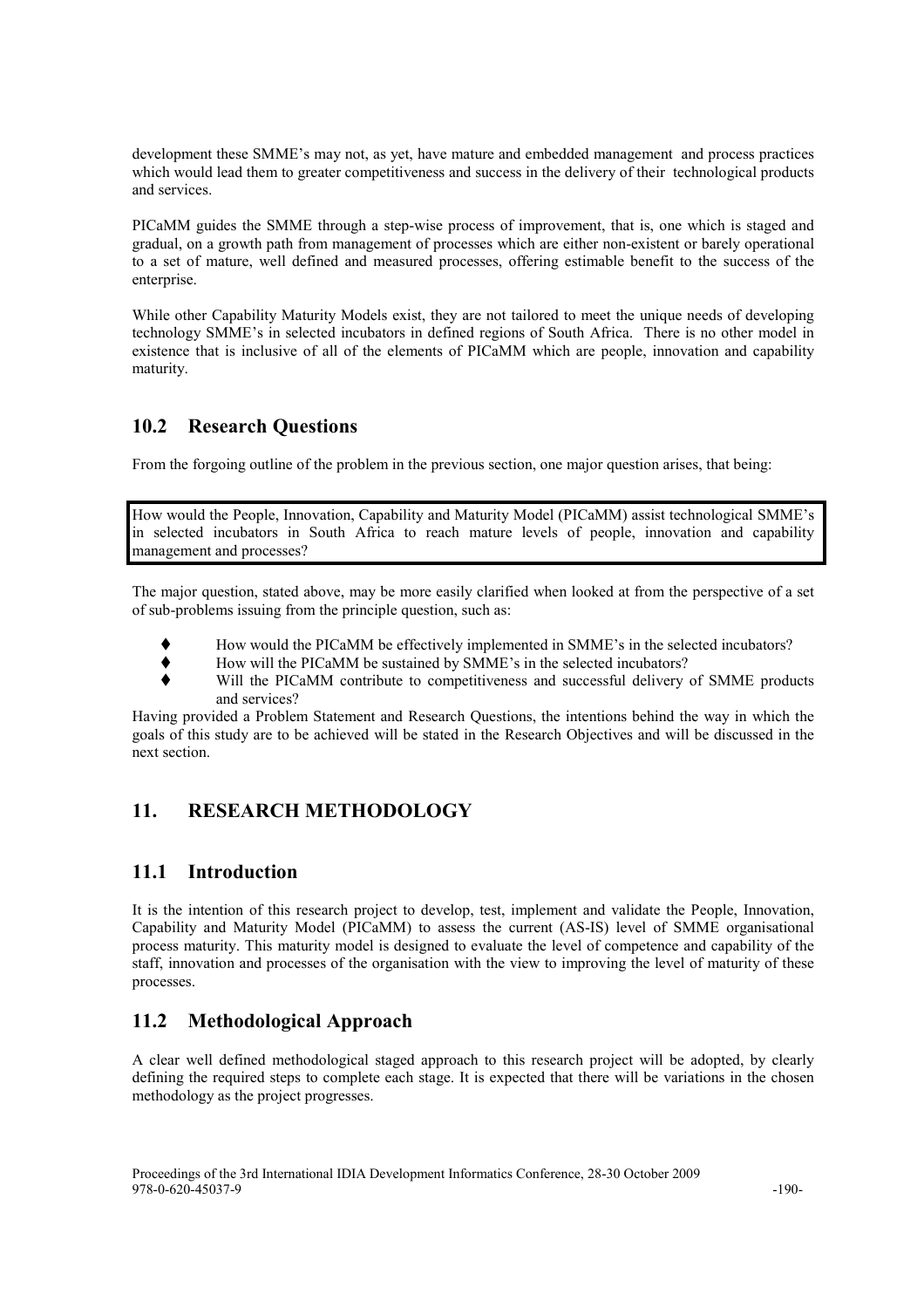Due to the nature of the research project, it is not necessary to start or complete one step in a stage before going on to the next. Some steps will be started out of sequence, others will start simultaneously and others may be left out altogether (Cooper and Schindler, 2003:64).

An overview of the research process, Figure 4, depicts two stages. Stage one, the paper stage, with five steps, commencing with a comprehensive literature study and stage two, the electronic stage, comprising of three steps, culminating with the prototype model (PICaMM), to be implemented in SMME's hosted in the selected incubator organisations.



Figure 4. Research Method

The collection of research data will be realised by the review of literature, running a series of SMME workshops, questionnaires and clarification interviews. Ongoing collection of data will be conducted throughout the lifecycle of the research project, culminating in the provision of the PICaMM electronic model. Periodical evaluation will be carried out through measurement and observation of the maturity improvement of the SMME in the incubator, as PICaMM is tested for viability.

This methodology is to be applied within the context of six incubators each housing three SMME's. Each of the SMME's will be comprised of senior management, middle management and staff members. The incubators will be located in Gauteng, KwaZulu Natal and Mpumalanga, as shown in Table 3 below.

| Incubator     | <b>Total</b>      | SMME's | <b>Total</b>  | <b>Role of Participant</b> |
|---------------|-------------------|--------|---------------|----------------------------|
|               | <b>Incubators</b> |        | Participating |                            |
|               |                   |        | SMME's        |                            |
| Gauteng       | 4                 | 3      | 12            | <b>TBD</b>                 |
| KwaZulu Natal |                   | 3      | 3             | <b>TBD</b>                 |
| Mpumalanga    |                   | 3      | 3             | <b>TBD</b>                 |
| <b>Total</b>  | 6                 |        | 18            | <b>TBD</b>                 |

Table 3. Distribution of Incubators and SMME Participants

\* TBD = To Be Determined

#### 12. SUMMARY

This paper has sought to reflect on the contribution of SMME's as economic drivers in South Africa as well as other countries of the world, particularly India and Brazil, with whom South Africa has a tri-lateral relationship. Although the South African Government and Private Sector have accepted responsibility to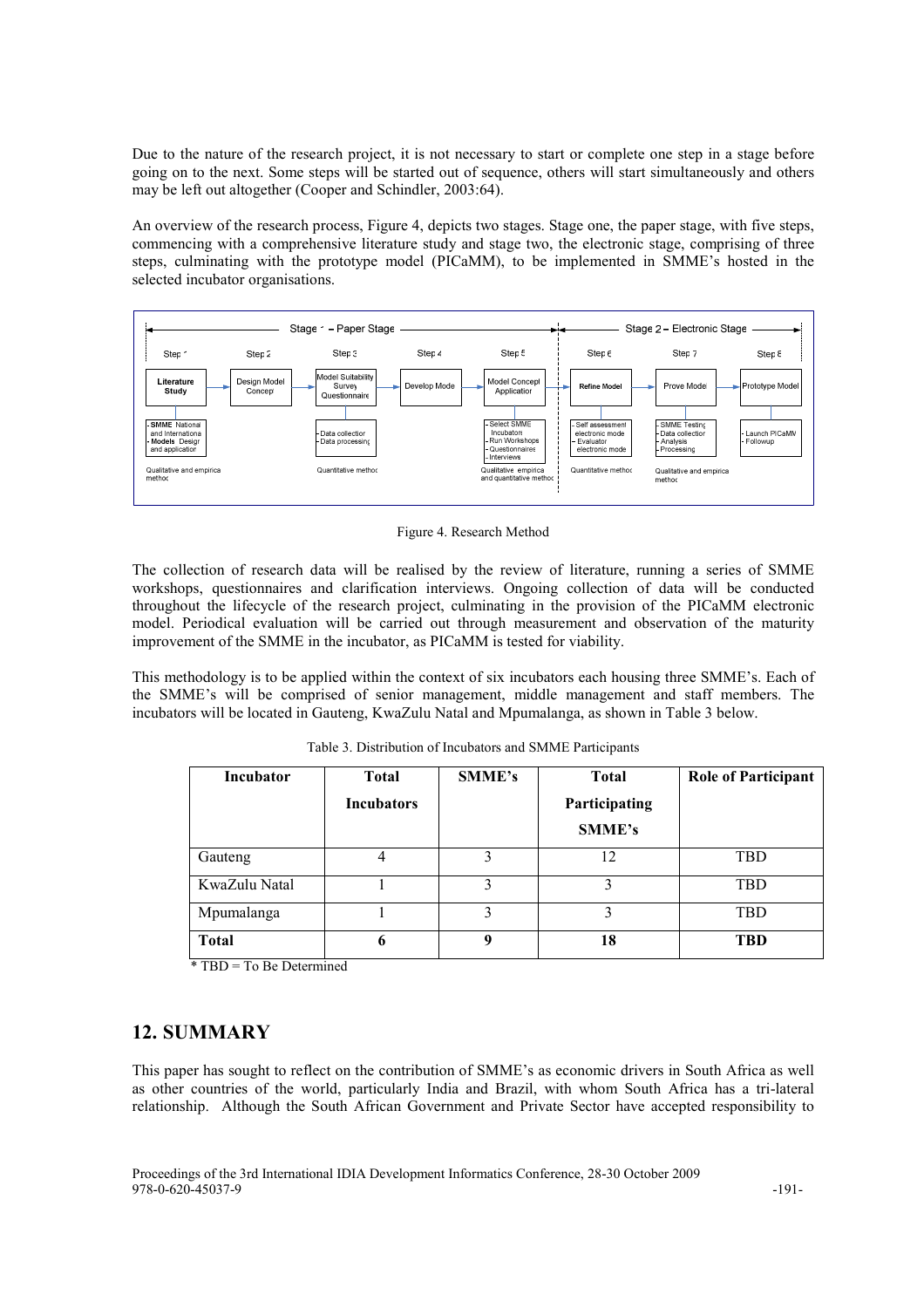ensure support for SMME's, their continues to be a high level of SMME failure. Among the challenges and needs expressed by these enterprises are access to finance, Government Policy and Communication, marketing, infrastructure, limited use of technology, weak business management and training and skills development.

To meet these needs, and offer support and solutions, entrepreneurial incubators have emerged and seek to derive means to create an empowering environment for SMME's. A selected group of incubators has been identified for this study. In these incubators development and support of SMME's will be highlighted and their value as major contributors to the development of innovative technology based platforms, resulting in creation of sustainability and competitiveness of SMME's towards accelerated growth of both the SMME and the economy of the country.

Maturity Models of the past were described to provide an historical background to trace the origins of such models. Innovation was seen as a means to meet the objectives of sustainable acceleration of economic growth and the creation of wealth to reduce poverty and improvement of quality of life.

Against this background, the research study seeks to provide a valuable model and electronic tool to assess the improvement of maturity of SMME's to transform them so that they are enabled to align their management and processes. This combined model and electronic tool is provided in the form of the People, Innovation, Capability and Maturity Model (PICaMM), which addresses the problem statement and the research questions raised through an appropriate methodological approach in which the model, PICaMM is being developed, tested, implemented and either validated, or invalidated by use in the identified incubators.

#### **REFERENCES**

AGUPUSI, P. 2007. Small Business Development and Poverty Alleviation in Alexandra, South Africa. [Online]. Available from:

http://www.diw.de/document/dokumenteuarchiv/17/60111/paperagupusi.pdf [Accessed: 26/03/2008].

BABIE, E. 2003. The Basics of Social Research. 3<sup>rd</sup> ed. Canada: Thomson Wadsworth.

BANK, J. 1992. The Essence of Total Quality Management. Hertfordshire: Prentice Hall

BELL, A. 2006. Great Leadership. Mountain View, CA. Davies-Black Publishing.

BENSON, J., BUGNITZ, T. & WALTON, W. 2004. From Business Strategy to IT Action. New Jersey: John Wiley & Sons, Inc.

BROWER, G. 2004. Shewhart Cycle. [Online] Available from: http://c2.com/cgi/wiki?ShewartCycle [Accessed: 27/05/2008].

BUSINESS DEVELOPMENT FOR SMME's. 2004. Report Prepared for: The Presidential /ational Commission on the Information Society and Development. [Online] [Accessed 25/05/2008].

CAPABILITY MATURITY MODEL® INTERGRATION (CMMiSM) Version 1.1, 2002. Pittsburg: Carnegie Mellon University.

CAPABILITY MATURITY MODEL® INTERGRATION (CMMI®) 2006. CMMI® for Development, Version 1.2. Pittsburg: Carnegie Mellon University.

COOPER, D. & SCHINDLER, P. 2003. Business Research Methods. New York: McGraw-Hill.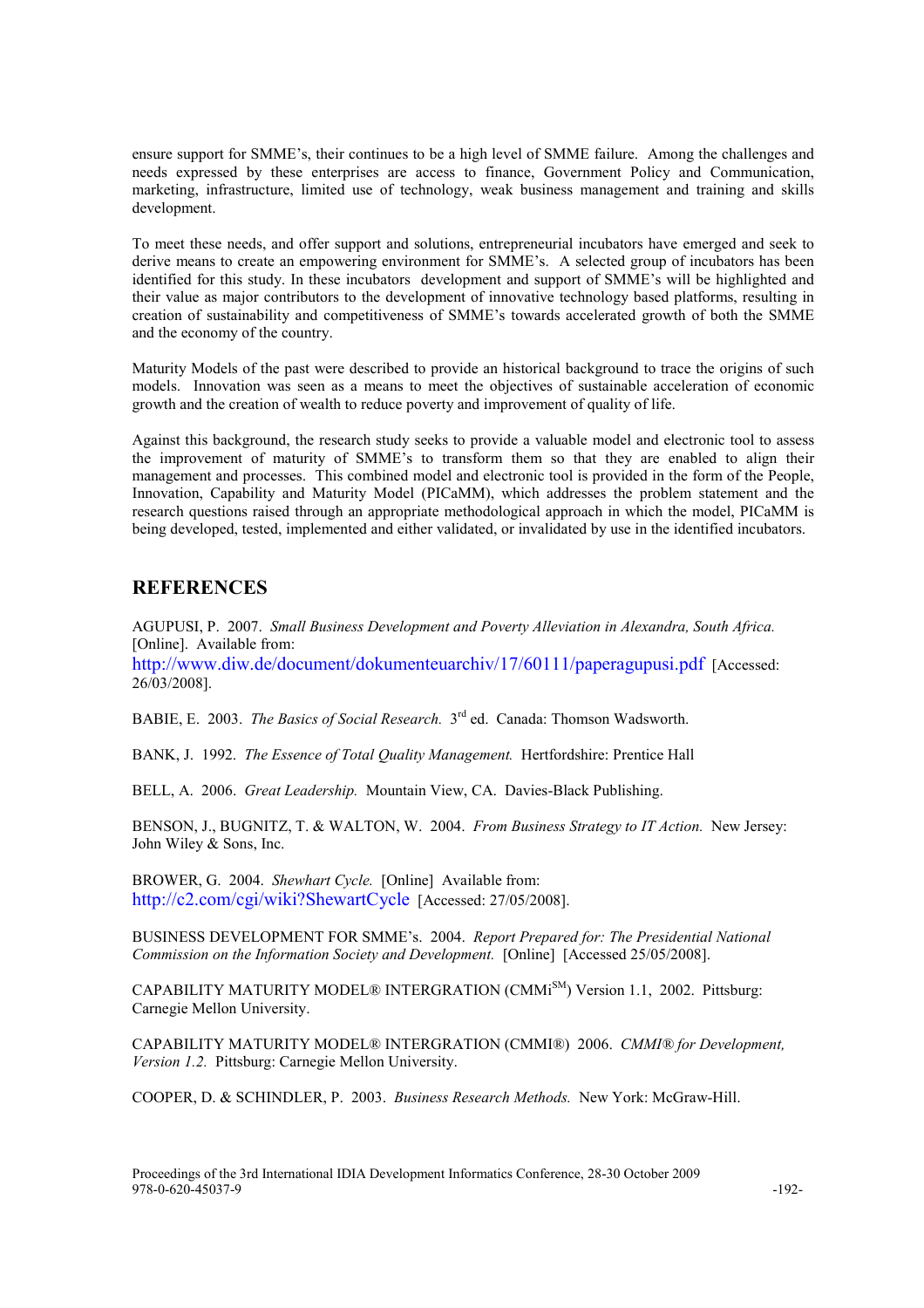CUTLER, A. 2001. Biography of Walter A Shewhart. [Online] Available from: http://www.sigmaengineering.co.uk/light/shewhartbiog.htm [Accessed: 27/05/2008].

CURTIS,B., HEFLEY, W. & MILLER, S. 2002. The People Capability Maturity Model: Guidelines for Improving the Workforce. Boston: Addison-Wesley.

DAVIES,R. 2006. Speech at the India-Brazil-South Africa Tri-lateral Summit on Small Business Development. [Online] Available from: http://www.info.gov.za/speeches/2006/06091811151006.htm [Accessed: 05/06/2008].

FAKUDE, N. 2007. Visions of Black Economic Empowerment. South Africa: Jacana Media (Pty) Ltd.

FRASER, P., MOULTRIE, J. & GREGORY, M. 2002. The use of maturity models / grids as a tool in assessing product development capability. [Online] Available from: http://www.beterproductdesign.net/maturity.htm [Accessed: 28/03/2006].

GOLDSTUCK, A. 2007. SME Survey 2007: What keeps you up at night. [Online] Available from: http://www.smesurvey.co.za/content/dynamic.asp?Menu\_Id=34 [Accessed: 20/05/2008].

INFORMATION DEVELOPMENT PROGRAM. 2006. Incubator Network Africa. South Africa. [Online] Available from: http://www.infodev.org/en/Project.22.html [Accessed: 16/05/2008].

JACOBS, S. J. 2005. A Quality Management System For Rural Community Centers. D.Tech. thesis, Pretoria, TUT.

JACOBS, S.J. & HERSELMAN, M. 2008. Technology Station in Electronics at the Tshwane University of Technology – strengthening technological innovation activities amongst SME's and students. (Unpublished: Article) Pretoria: Tshwane University of Technology.

JOHNSON, S. S.a. Encouraging Training and Development Activities in SME's: Some Lessons from UK Research. [Online] Available from: http://www.workinfo.com/free/Downloads/225.htm [Accessed: 16/05/2008].

KERZNER, H. 2001. Project Management: A Systems Approach to Planning, Scheduling, and Controlling. 7<sup>th</sup> ed. New York: John Wiley & Sons, Inc.

MYERS, M. 1997. Qualitative Research in Information Systems. [Online] Available from: http://www.qual.auckland.ac.nz/index.htm [Accessed: 13/07/2008].

NATIONAL SMALL INDUSTRIES CORPORATION LIMITED. (NSIC). 2004. Corporate Info. [Online]. Available from:

http://www.nsic.co.in/working/homelinks/CORPORATE%20INFO.asp?mcode=&gid=5 [Accessed: 06/06/2008].

PATERSON, A., ADAM, R. & MULLIN, J. 2003. The Relevance of the National System of Innovation Approach to Mainstreaming Science and Technology for Development in /EPAD and the AU. [Online] Available from: www.nepad.org/2005/files/documents/125.pdf [Accessed: 08/02/2008].

PORKESS, R. 2004. Collins Dictionary of Statistics. 2ed. Glasgow. Harper Collins Publishers

PRESIDENTIAL COMMISSION on the INFORMATION SOCIETY and DEVELOPMENT. 2004. SMME's and Information Communication Technologies (ICT's). [Online]. Available from: http://www.pnc.gov.za/index.php?option=com\_content&task=view&id=88&Itemid=58

Proceedings of the 3rd International IDIA Development Informatics Conference, 28-30 October 2009 978-0-620-45037-9 -193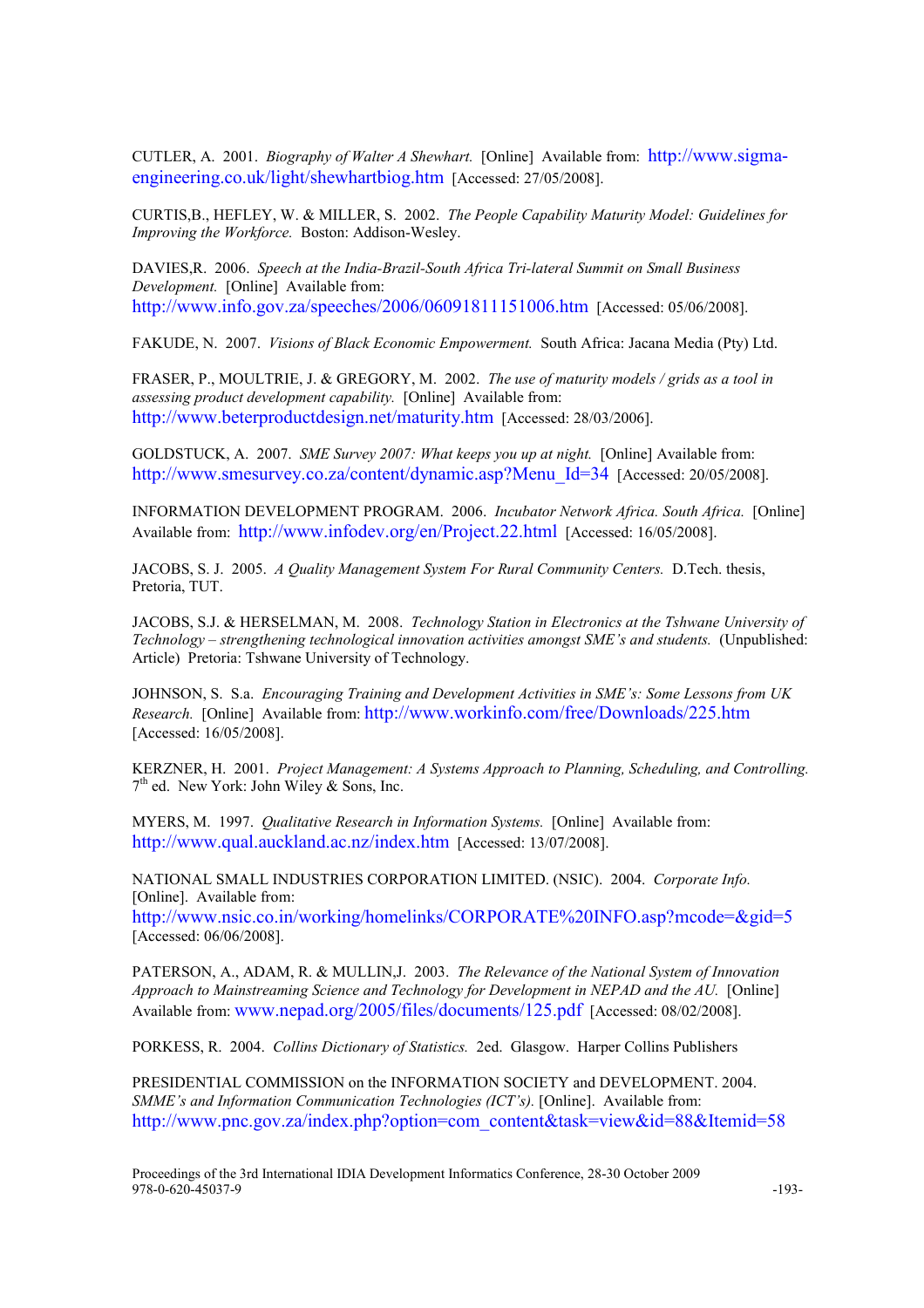[Accessed: 20/05/2008].

R&D STRATEGY. 2002. South Africa's National R&D Strategy. [Online]. Available from: www.chet.org.za/papers/rdstrat.pdf [Accessed: 03/03/2008].

ROSNOW, R., ROSENTHAL, R. 1998. Beginning Behavioral Research: A Conceptual Primer. 3<sup>rd</sup> ed. New Jersey: Prentice Hall.

SANDERS, S. 2007. SME Survey 2007: Technology makes the South African SME competitive. [Online] Available from: http://www.smesurvey.co.za/content/dynamic.asp?Menu ID=140 [Accessed: 20/05/2008].

SEBRAE NACIONAL. S.a. Sebrae. An agent of development. [Online]. Available from: http://www.sebrae.com.br/customizado/institucional/institucional/sebrae-in-english [Accessed: 06/06/2008].

SEDA. 2006. seda Technology Programme. [Online]. Available from: www.esastap.org.za/esastap/pdfs/present\_is\_seda\_nov2006.pdf [Accessed: 06/02/2008].

SOFTWARE ENGINEERING INSTITUTE: CARNEGIE MELLON UNIVERSITY. 2002. Capability maturity Model Integration (CMMI) for Systems Engineering/Software Engineering/Integrated Product and Process Development/Supplier Sourcing, Version 1.1, Continuous Representation (CMMI-SE/SW/IPPD/SS, V1.1, Continuous). [Online]. Available from:

http://www.sei.cmu.edu/piblications/documents/02.reports/02tr011.html [Accessed:02/07/2008].

SIKHAKANE, J. 2003. SBP News Archive2003: Keep it simple...review regulations often and independently of government to gauge their effect. [Online] Available from: wwwza.sbp.org.za/docs/News%202003.pdf [Accessed: 27/03/2008].

SMALL ENTERPRISE FOUNDATION. S.a. The Small Enterprise Foundation. [Online] Available from: http://womensnet.org.za/enterprise/sef.html [Accessed: 13/06/2008].

SME SURVEY. 2004. South Africa's SMEs buoyant. [Online] Available from: http://www.theworx.biz/sme04a.htm [Accessed:03/05/2008].

SME SURVEY. 2007. Executive Summary. [Online] Available from: http://www.smesurvey.co.za [Accessed: 20/05/2008].

SME SURVEY. 2007. Technology makes the South African SME competitive. [Online] Available from: http://www.smesurvey.co.za/content/dynamic.asp?Menu\_ID=140 [Accessed: 20/05/2008].

SME SURVEY, 2007. IT for competitive advantage. [Online] Available from: http://www.smesurvey.co.za/content/dynamic.asp?Menu\_Id=38 [Accessed: 20/05/2008].

SME SURVEY. 2007. What keeps you up at night? [Online] Available from: http://www.smesurvet.co.za/content/dynamic.asp?Menu\_Id=34 [Accessed: 20/05/2008].

SNYMAN, A., SAAYMAN, M. & ALIE, W. 2008. Evaluating the efficacy of a government funded SMEprogramme in tourism in the Republic of South Africa. [Online] Available from: